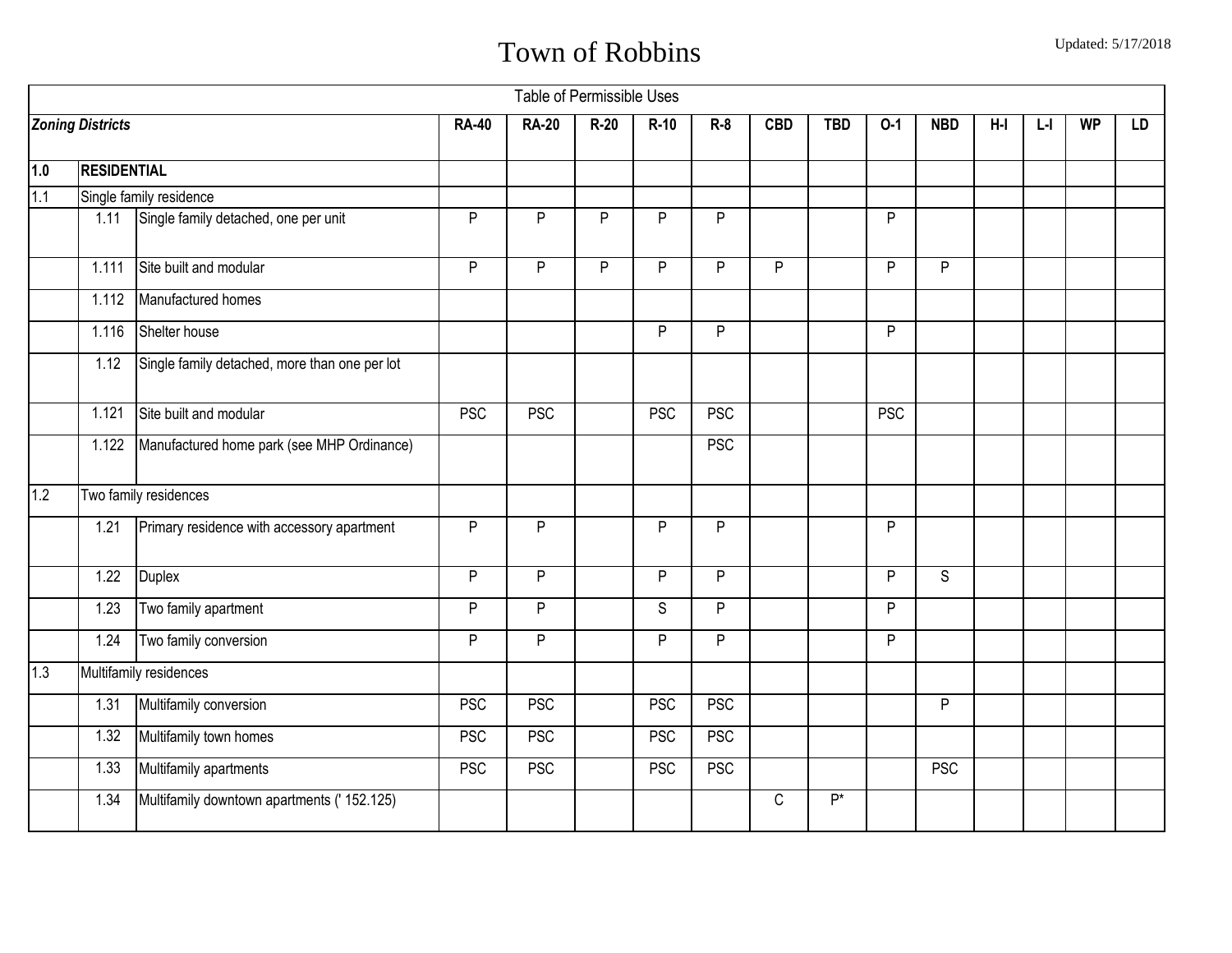|                  | 1.35             | Multifamily downtown condominiums (' 152.125)              |              |                |                |                |            | $\mathsf C$ |   |             |             |   |   |   |  |
|------------------|------------------|------------------------------------------------------------|--------------|----------------|----------------|----------------|------------|-------------|---|-------------|-------------|---|---|---|--|
|                  |                  | Aboveground pool permitted                                 |              |                |                |                |            |             |   |             |             |   |   |   |  |
| 1.4              |                  | Homes emphasizing special treatment, supervision or care   |              |                |                |                |            |             |   |             |             |   |   |   |  |
|                  | 1.41             | Homes for handicapped/infirm                               | P            | P              | P              | P              | P          |             |   | P           |             |   |   |   |  |
|                  | 1.42             | Nursing and intermediate care                              | $\mathsf{S}$ | $\overline{S}$ | $\overline{s}$ | $\overline{S}$ | S          |             |   | S           |             |   |   |   |  |
|                  | 1.43             | Child care homes                                           | P            | P              | P              | P              | P          |             |   | P           |             |   |   |   |  |
|                  | 1.44             | Halfway house                                              | S            | S              | S              | S              | S          |             |   | S           |             |   |   |   |  |
| 1.5              |                  | Miscellaneous rooms for rent                               |              |                |                |                |            |             |   |             |             |   |   |   |  |
|                  | 1.51             | Rooming/boarding houses                                    | P            | $\overline{P}$ |                |                | P          | S           |   | P           |             |   |   |   |  |
|                  | 1.52             | Tourist/temporary residences                               | P            | $\overline{P}$ |                |                | P          | P           |   | P           |             |   |   |   |  |
|                  | 1.53             | Hotels, motels and similar business                        |              |                |                |                |            | $\mathsf C$ | C | $\mathsf C$ | $\mathsf C$ |   |   |   |  |
| 1.6              | 152.122)         | Temporary emergency, construction and repair residences (' | P            | P              | P              | P              | P          | P           | P | P           | P           | P | P | P |  |
| 1.7              |                  | Home occupations                                           |              |                |                |                |            |             |   |             |             |   |   |   |  |
|                  | 1.71             | Home occupation                                            | P            | P              | P              | P              | P          | P           | P | P           | ${\sf P}$   |   |   |   |  |
|                  | 1.72             | Home occupation, rural                                     | P            | P              |                |                |            |             |   |             |             |   |   |   |  |
| 1.8              |                  | Planned residential developments (' 152.120)               | <b>PSC</b>   | <b>PSC</b>     |                | <b>PSC</b>     | <b>PSC</b> |             |   |             |             |   |   |   |  |
| $\overline{2.0}$ | <b>EQUIPMENT</b> | SALES AND RENTAL OF GOODS, MERCHANDISE AND                 |              |                |                |                |            |             |   |             |             |   |   |   |  |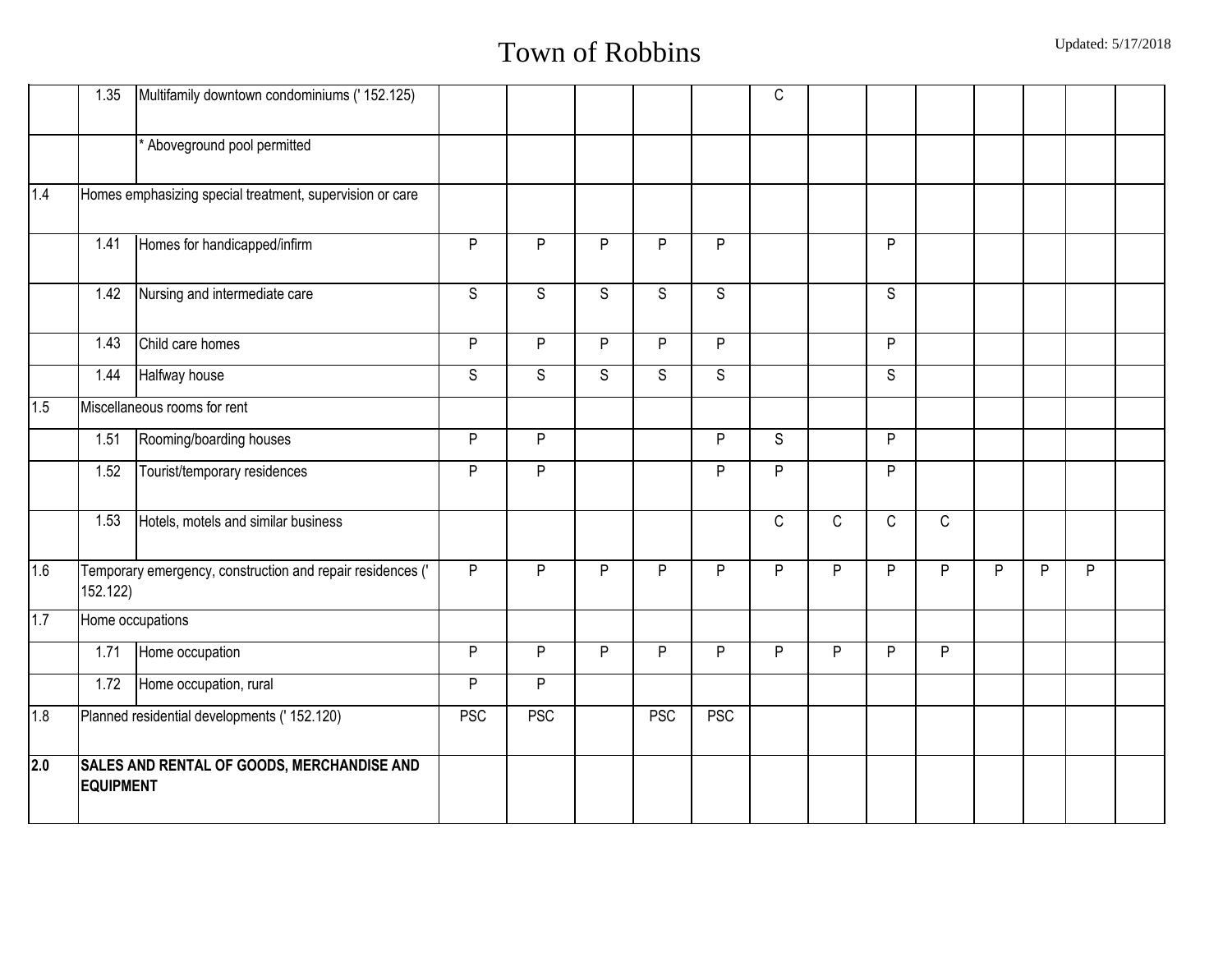| 2.1              |            | No storage or display of goods outside fully enclosed building                                                                                                    |  |  |                |                |                |                |              |   |  |
|------------------|------------|-------------------------------------------------------------------------------------------------------------------------------------------------------------------|--|--|----------------|----------------|----------------|----------------|--------------|---|--|
|                  | 2.11       | High volume traffic generation                                                                                                                                    |  |  | P              | P              |                |                |              |   |  |
|                  | 2.111      | Miscellaneous                                                                                                                                                     |  |  |                | P              |                |                |              |   |  |
|                  | 2.112      | Convenience stores                                                                                                                                                |  |  | P              | P              | P              | P              |              |   |  |
|                  | 2.12       | Low volume traffic generation                                                                                                                                     |  |  | $\overline{P}$ | $\overline{P}$ | $\overline{P}$ | $\overline{P}$ |              |   |  |
|                  | 2.13       | Wholesale sales                                                                                                                                                   |  |  | P              | P              | S              |                |              |   |  |
| 2.2              |            | Storage and display of goods outside fully enclosed building                                                                                                      |  |  |                |                |                |                |              |   |  |
|                  | 2.21       | High volume traffic generation                                                                                                                                    |  |  | P              | P              | S              |                |              |   |  |
|                  | 2.22       | Low volume traffic generation                                                                                                                                     |  |  | P              | P              | P              |                |              |   |  |
|                  | 2.23       | Wholesale sales                                                                                                                                                   |  |  |                |                |                |                |              |   |  |
| 3.0              |            | MANUFACTURING, PROCESSING, CREATING,<br>REPAIRING, RENOVATING, PAINTING, CLEANING<br><b>ASSEMBLING OF EQUIPMENT OF GOODS,</b><br><b>MERCHANDISE AND EQUIPMENT</b> |  |  |                |                |                |                |              |   |  |
| $\overline{3.1}$ | ('152.129) | All operations conducted entirely within an enclosed building                                                                                                     |  |  |                |                |                |                | P            | P |  |
| 3.2              |            | Operations conducted within or outside of a fully enclosed<br>building (' 152.129)                                                                                |  |  |                |                |                |                | $\mathsf{S}$ | P |  |
| 4.0              |            | <b>EDUCATIONAL, CULTURAL, RELIGIOUS,</b><br>PHILANTHROPIC, SOCIAL, FRATERNAL USE                                                                                  |  |  |                |                |                |                |              |   |  |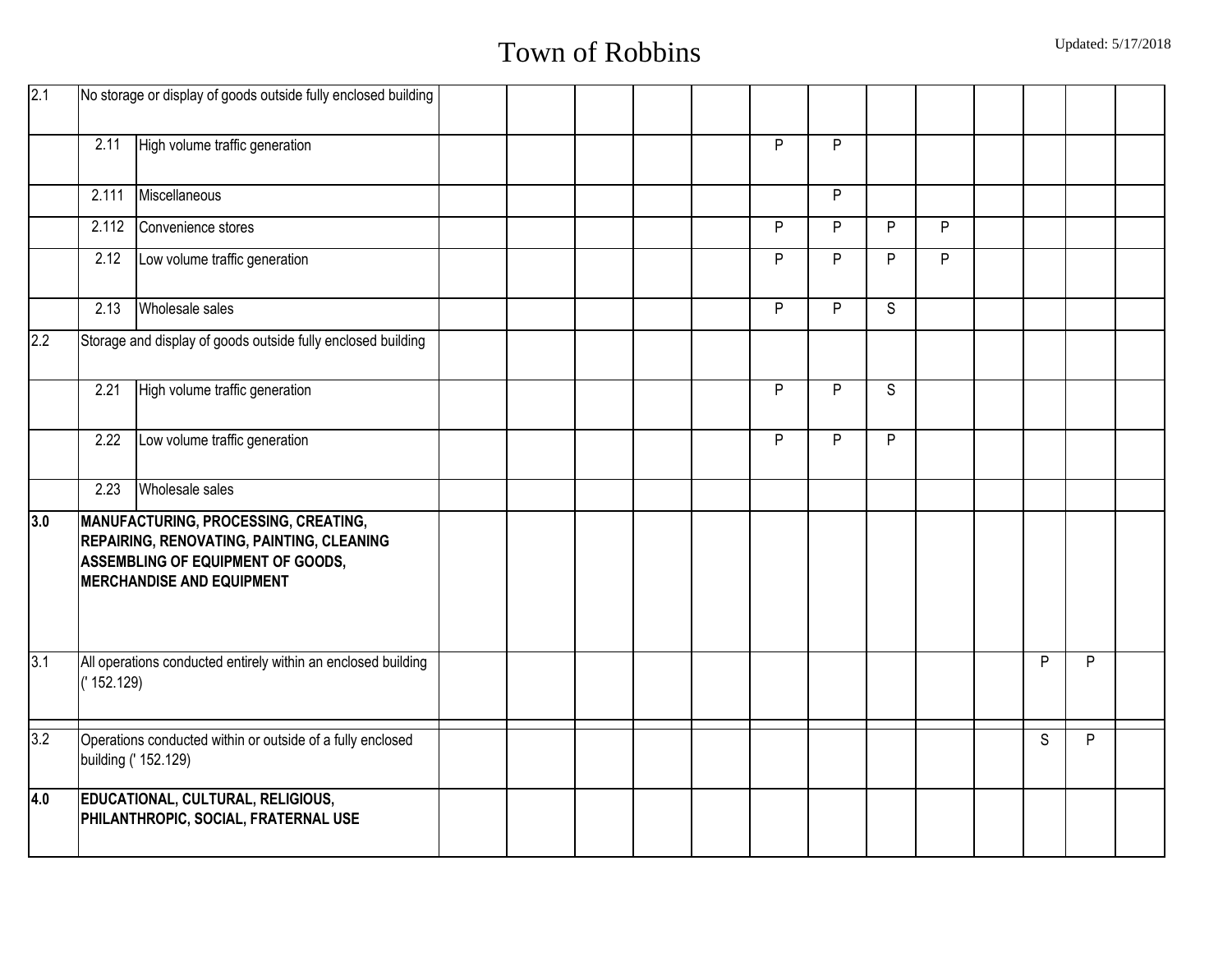| 4.1 | Schools |                                                                                                                                     |                |                |   |              |                |                |                |                |                |              |   |  |
|-----|---------|-------------------------------------------------------------------------------------------------------------------------------------|----------------|----------------|---|--------------|----------------|----------------|----------------|----------------|----------------|--------------|---|--|
|     | 4.11    | Elementary and secondary schools                                                                                                    | $\mathsf C$    | $\mathsf C$    |   | $\mathsf{C}$ | C              | $\mathsf C$    |                |                | $\mathsf C$    |              |   |  |
|     | 4.12    | Trade or vocational                                                                                                                 |                |                |   |              |                |                | $\overline{s}$ | $\overline{s}$ | S              | S            | S |  |
|     | 4.13    | Colleges, universities, community colleges                                                                                          | C              | $\mathsf C$    |   | $\mathsf{C}$ | C              | $\mathsf{C}$   |                | $\mathsf C$    | $\mathsf C$    | $\mathsf{C}$ |   |  |
| 4.2 |         | Churches, synagogues and temples                                                                                                    | P              | P              | P | P            | P              | P              | P              | P              | P              | P            |   |  |
| 4.3 |         | Libraries, museums, art galleries and similar uses                                                                                  | P              | P              |   | P            | P              | P              | P              | P              | P              |              |   |  |
|     | 4.31    | Located within a building designed and previously<br>occupied as a residence or within a building have a<br>GFA - 2,000 square feet | $\overline{s}$ | $\overline{s}$ |   | $\mathsf S$  | $\overline{s}$ | $\overline{s}$ | $\overline{P}$ | $\overline{P}$ | $\overline{P}$ | P            |   |  |
| 4.4 |         | Social, fraternal club and lodges, union halls and similar uses                                                                     |                |                |   |              |                |                | P              | P              | P              | P            |   |  |
| 5.0 |         | RECREATION, AMUSEMENT, ENTERTAINMENT                                                                                                |                |                |   |              |                |                |                |                |                |              |   |  |
| 5.1 |         | Activity conducted entirely within building                                                                                         |                |                |   |              |                |                |                |                |                |              |   |  |
|     | 5.11    | Game rooms, except electronic gaming operations                                                                                     |                |                |   |              |                | <sub>S</sub>   | S              | S              | S              | S            |   |  |
|     | 5.12    | Billiard and pool halls                                                                                                             |                |                |   |              |                | S              | S              | S              | S              | S            |   |  |
|     | 5.13    | <b>Electronic Gaming Operations</b>                                                                                                 |                |                |   |              |                |                | $\mathsf{C}$   |                |                | $\mathsf C$  |   |  |
|     | 5.14    | Theters ( < 500 SF)                                                                                                                 |                |                |   |              |                | $\mathsf{C}$   |                |                |                |              |   |  |
|     | 5.15    | Coliseums, stadiums and all other facilities listed in<br>the 5.1 classification designed to accommodate or<br>$seat + 500$         |                |                |   |              |                | $\mathsf{C}$   | $\mathsf{C}$   | $\mathsf C$    | $\mathsf{C}$   | $\mathsf C$  |   |  |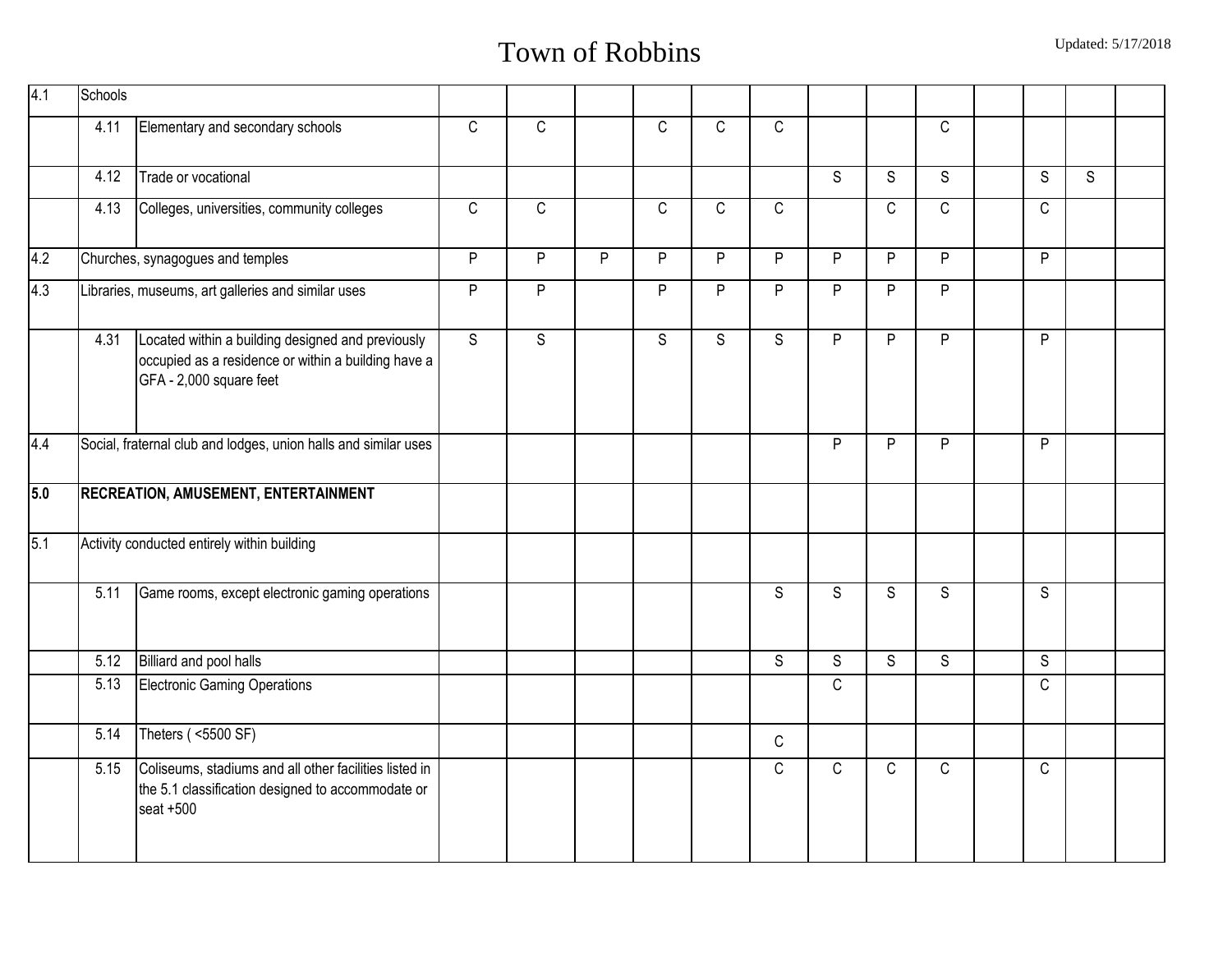| 5.2 |                | Activity conducted primarily outside enclosed structure                                                                                                                                     |                |              |              |              |              |              |              |                |              |  |
|-----|----------------|---------------------------------------------------------------------------------------------------------------------------------------------------------------------------------------------|----------------|--------------|--------------|--------------|--------------|--------------|--------------|----------------|--------------|--|
|     | 5.21           | Privately owned outdoor recreational facilities such<br>as golf and country clubs, tennis and swim clubs,<br>and the like, not constructed on conjunction with a<br>residential development | $\overline{S}$ | $\mathsf{S}$ | S            | $\mathsf{S}$ | S            |              |              | $\overline{s}$ |              |  |
|     | 5.22           | Public owned outdoor recreational uses not<br>constructed pursuant to a permit authorizing school<br>construction                                                                           | $\mathsf{C}$   | $\mathsf{C}$ | $\mathsf{C}$ | $\mathsf C$  | $\mathsf{C}$ |              | $\mathbb{C}$ | C              | $\mathsf{C}$ |  |
|     | 5.23           | Golf driving range                                                                                                                                                                          | S              | S            |              |              |              | S            | S            |                |              |  |
|     | 5.24           | Horseback riding stables                                                                                                                                                                    | S              | S            |              |              |              |              |              |                |              |  |
|     | 5.25           | Automobile and motorcycle racing track                                                                                                                                                      | S              | $\mathsf{S}$ |              |              |              | S            | S            |                |              |  |
|     | 5.26           | Drive in movie theaters                                                                                                                                                                     |                |              |              |              |              | S            | S            |                |              |  |
|     | 5.27           | Recurring special events (see ' 152.128)                                                                                                                                                    |                |              |              |              |              | $\mathsf{C}$ |              |                | $\mathsf{C}$ |  |
| 6.0 |                | <b>INSTITUTIONAL RESIDENCE OR CARE OR</b><br><b>CONFINEMENT FACILITIES</b>                                                                                                                  |                |              |              |              |              |              |              |                |              |  |
| 6.1 |                | Hospitals, clinics, other medical treatment facilities in excess<br>of 10,000 square foot floor area                                                                                        |                |              |              |              |              | C            | $\mathsf C$  |                |              |  |
| 6.2 |                | Nursing care, intermediate care; handicapped or infirmary or<br>child care institutions                                                                                                     | $\mathsf{C}$   | $\mathsf C$  |              |              | $\mathsf{C}$ | C            | $\mathbb{C}$ |                |              |  |
| 6.3 | halfway house) | Institution where mentally ill persons are confined (other than                                                                                                                             |                |              |              |              |              | C            | $\mathbb{C}$ |                |              |  |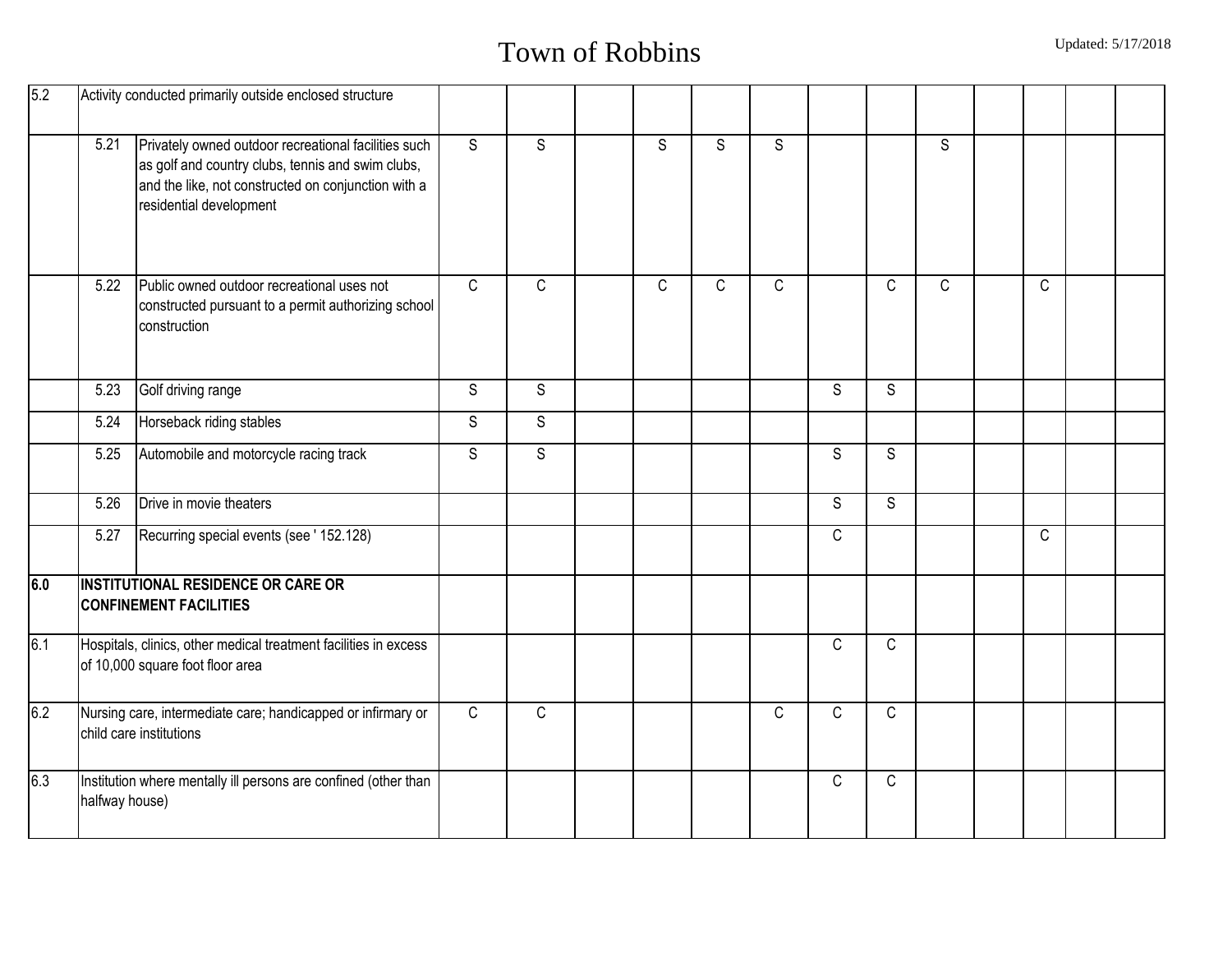| 6.4              | Penal and correctional facility                                                                                                            | C | $\mathsf{C}$ |  |   |              |              |   |   | $\mathsf C$  |  |
|------------------|--------------------------------------------------------------------------------------------------------------------------------------------|---|--------------|--|---|--------------|--------------|---|---|--------------|--|
| 7.0              | <b>RESTAURANTS, BARS, NIGHT CLUBS</b>                                                                                                      |   |              |  |   |              |              |   |   |              |  |
| 7.1              | No carry out or delivery service, no drive in service, no<br>service or consumption outside fully enclosed structure                       |   |              |  | P | P            | P            |   |   |              |  |
| $\overline{7.2}$ | Carry out, delivery service, consumption outside fully<br>enclosed structure allowed                                                       |   |              |  | P | P            |              |   |   |              |  |
| $\overline{7.3}$ | Carry out, delivery service, drive-in service consumption<br>outside fully enclosed structure allowed                                      |   |              |  | P | P            |              |   |   |              |  |
| $\overline{8.0}$ | MOTOR VEHICLE RELATED SALES AND SERVICE<br><b>OPERATIONS</b>                                                                               |   |              |  |   |              |              |   |   |              |  |
| $\overline{8.1}$ | Motor vehicle sales or rental, mobile home sales                                                                                           |   |              |  | P | P            |              |   |   | P            |  |
| 8.2              | Sales with instaltion of motor vehicle parts or accessories                                                                                |   |              |  | P | P            |              |   |   |              |  |
| 8.3              | Motor vehicle repair and maintenance not including<br>substantial body work                                                                |   |              |  | P | P            |              |   |   |              |  |
| 8.4              | Motor vehicle painting and body work                                                                                                       |   |              |  | P | P            |              |   |   | $\mathsf{S}$ |  |
| 8.5              | <b>Gas sales</b>                                                                                                                           |   |              |  | P | P            | P            | P |   |              |  |
| 8.6              | Car wash                                                                                                                                   |   |              |  | P | P            | P            | P |   | P            |  |
| 8.7              | Temporary vehicle storage, accessory use (see ' 152.126)                                                                                   |   |              |  | S | $\mathsf{S}$ |              |   |   | S            |  |
| 9.0              | <b>STORAGE AND PARKING</b>                                                                                                                 |   |              |  |   |              |              |   |   |              |  |
| 9.1              | Automobile parking garages or parking lots not located on a<br>lot on which there is another principal use which the parking<br>is related |   |              |  | P | P            | $\mathsf{P}$ | P | P | P            |  |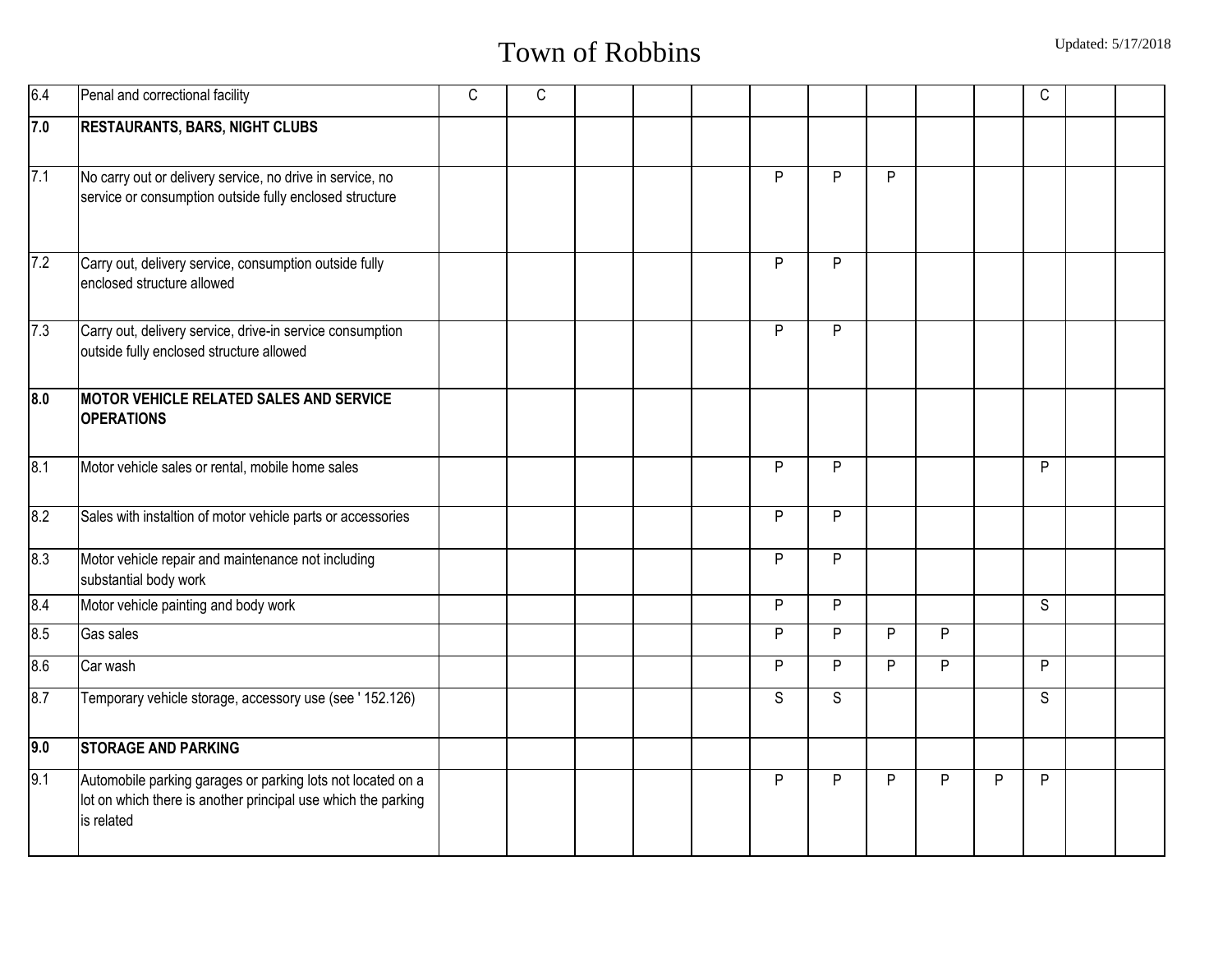| 9.2               | Storage not related to sale or use of those goods on the<br>same lot |              |              |              |             |              |              |              |              | P            | P | P            |  |
|-------------------|----------------------------------------------------------------------|--------------|--------------|--------------|-------------|--------------|--------------|--------------|--------------|--------------|---|--------------|--|
|                   | 9.21<br>All storage with completely enclosed structures              |              |              |              |             |              | P            | P            | P            | P            | P | P            |  |
|                   | Storage inside or outside completely enclosed<br>9.22<br>structure   |              |              |              |             |              | P            | P            | P            |              |   | P            |  |
| 9.3               | Airplane hangar on a lot adjoining municipal airport                 | P            | P            |              |             |              |              |              |              |              |   | P            |  |
| 10.0              | <b>SERVICE RELATED TO ANIMALS</b>                                    |              |              |              |             |              |              |              |              |              |   |              |  |
| 10.1              | Veterinarian                                                         | P            | ${\sf P}$    |              |             |              |              |              | P            | S            |   |              |  |
| 10.2              | Kennel                                                               | P            | P            |              |             |              |              |              | P            | $\mathsf{S}$ |   |              |  |
| $\overline{11.0}$ | <b>EMERGENCY SERVICES</b>                                            |              |              |              |             |              |              |              |              |              |   |              |  |
| 11.1              | Police stations                                                      | $\mathsf C$  | $\mathsf C$  | $\mathsf{C}$ | $\mathsf C$ | $\mathsf C$  | $\mathsf{C}$ | C            | $\mathsf C$  | $\mathsf C$  |   | $\mathsf C$  |  |
| $11.2$            | Fire stations                                                        | $\mathsf C$  | $\mathsf C$  |              |             | $\mathsf C$  | $\mathsf{C}$ | $\mathsf C$  | $\mathsf C$  | $\mathsf C$  |   | $\mathsf C$  |  |
| 11.3              | Rescue squad, ambulance services                                     | $\mathsf{C}$ | $\mathsf{C}$ |              |             | $\mathsf{C}$ | $\mathsf{C}$ | $\mathsf{C}$ | $\mathsf{C}$ | $\mathsf{C}$ |   | $\mathsf{C}$ |  |
| 12.0              | <b>AGRICULTURAL, MINING, QUARRY OPERATIONS</b>                       |              |              |              |             |              |              |              |              |              |   |              |  |
| 12.1              | Agricultural operations, farming                                     |              |              |              |             |              |              |              |              |              |   |              |  |
|                   | 12.11 Excluding livestock                                            | P            | P            | P            | P           | P            | P            | P            | P            | P            |   | P            |  |
|                   | 12.12 Including livestock                                            | P            | ${\sf P}$    |              |             |              |              |              |              |              |   |              |  |
| 12.2              | Mining or quarry operations including onsite sales of products       | S            | S            |              |             |              |              |              |              |              | S | S            |  |
| 12.3              | Insert debris beneficial fill                                        | P            | P            | P            | P           | P            | P            | P            | P            | P            | P | P            |  |
| $\overline{13.0}$ | <b>MISCELLANEOUS PUBLIC AND SEMI-PRIVATE</b><br><b>FACILITIES</b>    |              |              |              |             |              |              |              |              |              |   |              |  |
| 13.1              | Post office                                                          |              |              |              |             |              | S            | S            | S            |              |   |              |  |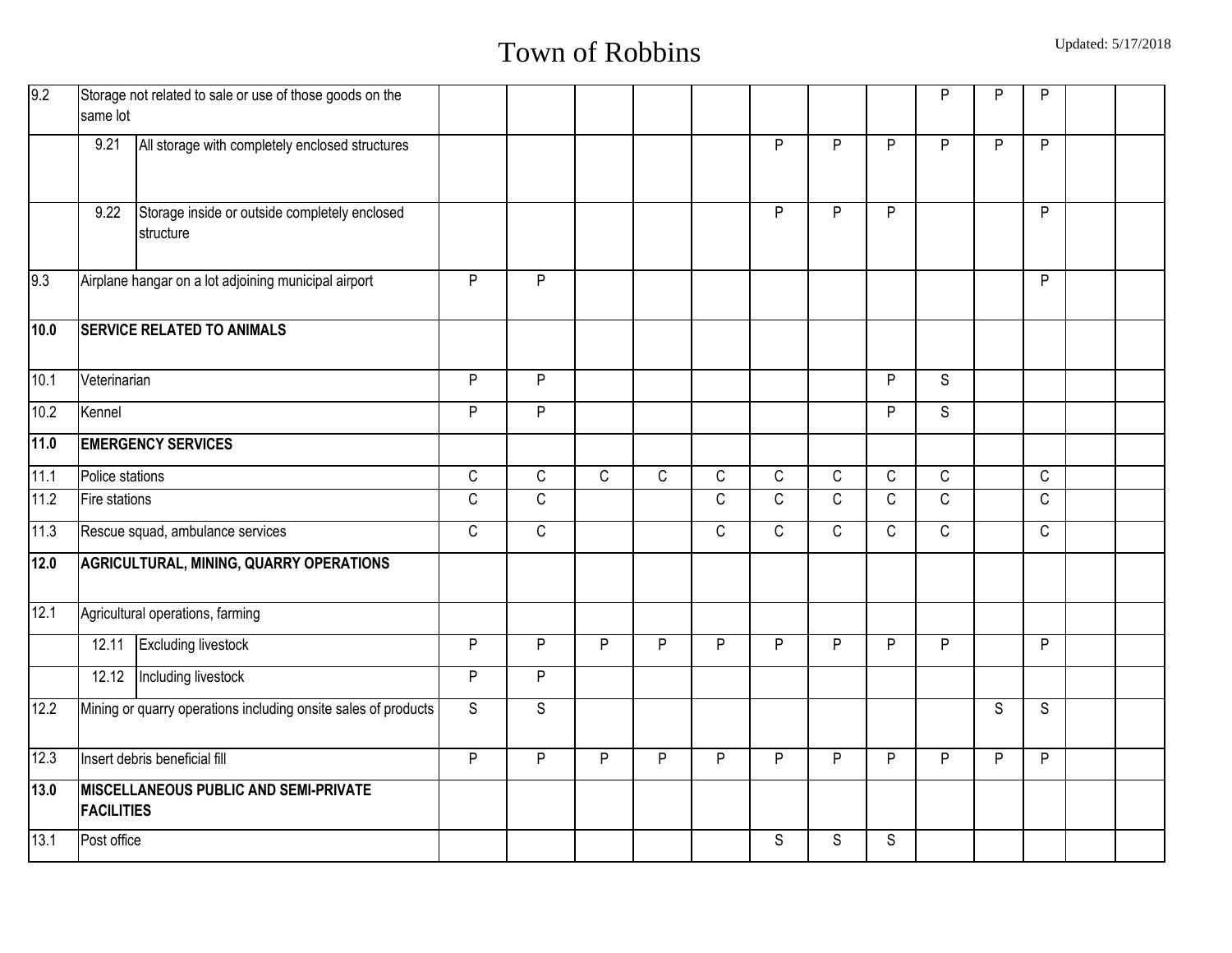| 13.2 | Airport                                                                                                                                                                                                                                                | C | $\mathsf C$ |   |   |   |   |   |   |   | $\mathsf C$ | $\mathsf{C}$ |  |
|------|--------------------------------------------------------------------------------------------------------------------------------------------------------------------------------------------------------------------------------------------------------|---|-------------|---|---|---|---|---|---|---|-------------|--------------|--|
| 13.3 | Military reserve, National Guard                                                                                                                                                                                                                       | P | P           |   |   |   |   |   |   |   | P           |              |  |
| 14.0 | <b>DRY CLEANER, LAUNDRY MAT</b>                                                                                                                                                                                                                        |   |             |   |   |   | P | P | P | P |             |              |  |
| 15.0 | <b>UTILITY FACILITIES</b>                                                                                                                                                                                                                              |   |             |   |   |   |   |   |   |   |             |              |  |
| 15.1 | Neighborhood                                                                                                                                                                                                                                           | S | S           | S | S | S | S | S | S | S | P           | P            |  |
| 15.2 | Community or regional                                                                                                                                                                                                                                  | C | $\mathsf C$ |   |   |   |   |   |   |   | P           | P            |  |
| 16.0 | <b>TOWERS AND RELATED STRUCTURES</b>                                                                                                                                                                                                                   |   |             |   |   |   |   |   |   |   |             |              |  |
| 16.1 | Towers less than 50 feet                                                                                                                                                                                                                               | P | P           | P | P | P | P | P | P | P | P           | P            |  |
| 16.2 | Towers greater than 50 feet                                                                                                                                                                                                                            | S | S           |   |   |   |   |   |   |   | P           | P            |  |
| 17.0 | <b>OPEN AIR MARKETS HORTICULTURE SALES</b>                                                                                                                                                                                                             |   |             |   |   |   |   |   |   |   |             |              |  |
| 17.1 | Open air markets (farm and craft markets, flea markets,<br>produce markets)                                                                                                                                                                            | P | P           |   |   |   | P | P | P | P |             |              |  |
| 17.2 | Horticulture sales                                                                                                                                                                                                                                     | P | P           |   |   |   | P | P | P |   |             |              |  |
| 18.0 | <b>OFFICE CLERICAL, RESEARCH AND SERVICES NOT</b><br><b>PRIMARILY ASSOCIATED WITH GOODS OR</b><br><b>MERCHANDISE</b>                                                                                                                                   |   |             |   |   |   |   |   |   |   |             |              |  |
| 18.1 | All operations conducted entirely within fully enclosed<br>structure                                                                                                                                                                                   |   |             |   |   |   |   |   |   |   |             |              |  |
|      | Operations designed to attract and serve<br>18.11<br>customers or clients on the premises, such as<br>offices of attorneys, physicians, other professionals,<br>insurance stock<br>brokers, travel agents, government office buildings<br>and the like |   |             |   |   |   | P | P | P |   |             |              |  |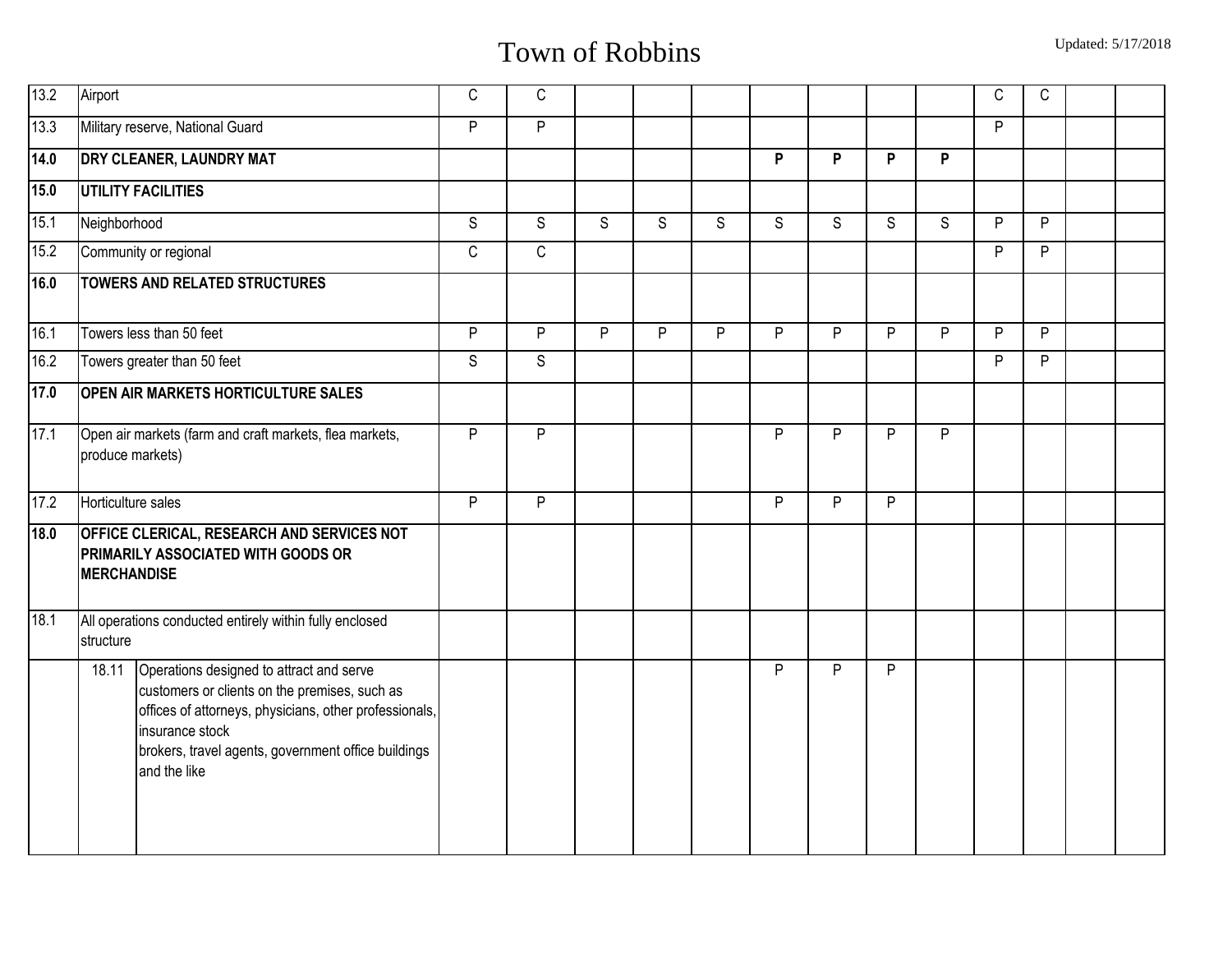|      |                     | 18.12 Operations designed to attract little or no customer<br>or client traffic other than employees of the entity<br>operating the principal use |              |              |              |              |              | P            | P            |              | P            |              |              |  |
|------|---------------------|---------------------------------------------------------------------------------------------------------------------------------------------------|--------------|--------------|--------------|--------------|--------------|--------------|--------------|--------------|--------------|--------------|--------------|--|
|      | 18.13               | Office or clinics of physicians or dentists with not<br>more than 10,000 square feet of gross floor area                                          |              |              |              |              |              | <b>PS</b>    | P            | P            | <b>PS</b>    |              |              |  |
| 18.2 | structure           | Operations conducted within or outside fully enclosed                                                                                             |              |              |              |              |              |              |              |              |              |              |              |  |
|      | 18.21               | Operations designed to attract and serve<br>customers or clients on the premises                                                                  |              |              |              |              |              | P            | P            | P            | P            |              |              |  |
|      | 18.22               | Operations designed to attract little or no customer<br>client traffic other than employees of the entity<br>operating the<br>principal use       |              |              |              |              |              | P            | P            | P            | P            |              |              |  |
|      | 18.23               | Banks with drive-in windows                                                                                                                       |              |              |              |              |              | P            | P            | P            |              |              |              |  |
| 19.0 | <b>CEMETERY</b>     |                                                                                                                                                   | S            | $\mathsf{S}$ |              |              |              |              |              |              |              |              |              |  |
| 20.0 |                     | NURSERY SCHOOLS; DAY CARE CENTERS                                                                                                                 | P            | P            | S            | S            | S            |              | P            | P            | ${\sf P}$    |              |              |  |
| 21.0 |                     | <b>BUS STATION, TRAIN STATION</b>                                                                                                                 |              |              |              |              |              | $\mathbf{C}$ | C            |              |              |              |              |  |
| 22.0 |                     | SPECIAL EVENTS (see ' 152.123)                                                                                                                    | $\mathsf{C}$ | $\mathsf{C}$ | $\mathsf{C}$ | $\mathsf{C}$ | $\mathsf C$  | $\mathsf{C}$ | $\mathsf{C}$ | $\mathsf{C}$ | $\mathsf{C}$ | $\mathsf{C}$ | $\mathsf{C}$ |  |
| 23.0 | <b>SUBDIVISIONS</b> |                                                                                                                                                   |              |              |              |              |              |              |              |              |              |              |              |  |
| 23.1 | Major               |                                                                                                                                                   | $\mathsf C$  | $\mathsf{C}$ | $\mathsf{C}$ | $\mathsf{C}$ | $\mathsf{C}$ | $\mathsf{C}$ | $\mathsf{C}$ | $\mathsf{C}$ | $\mathsf{C}$ | $\mathsf{C}$ | $\mathsf{C}$ |  |
| 23.2 | Minor               |                                                                                                                                                   | P            | P            | P            | P            | P            | P            | P            | P            | P            | P            | P            |  |